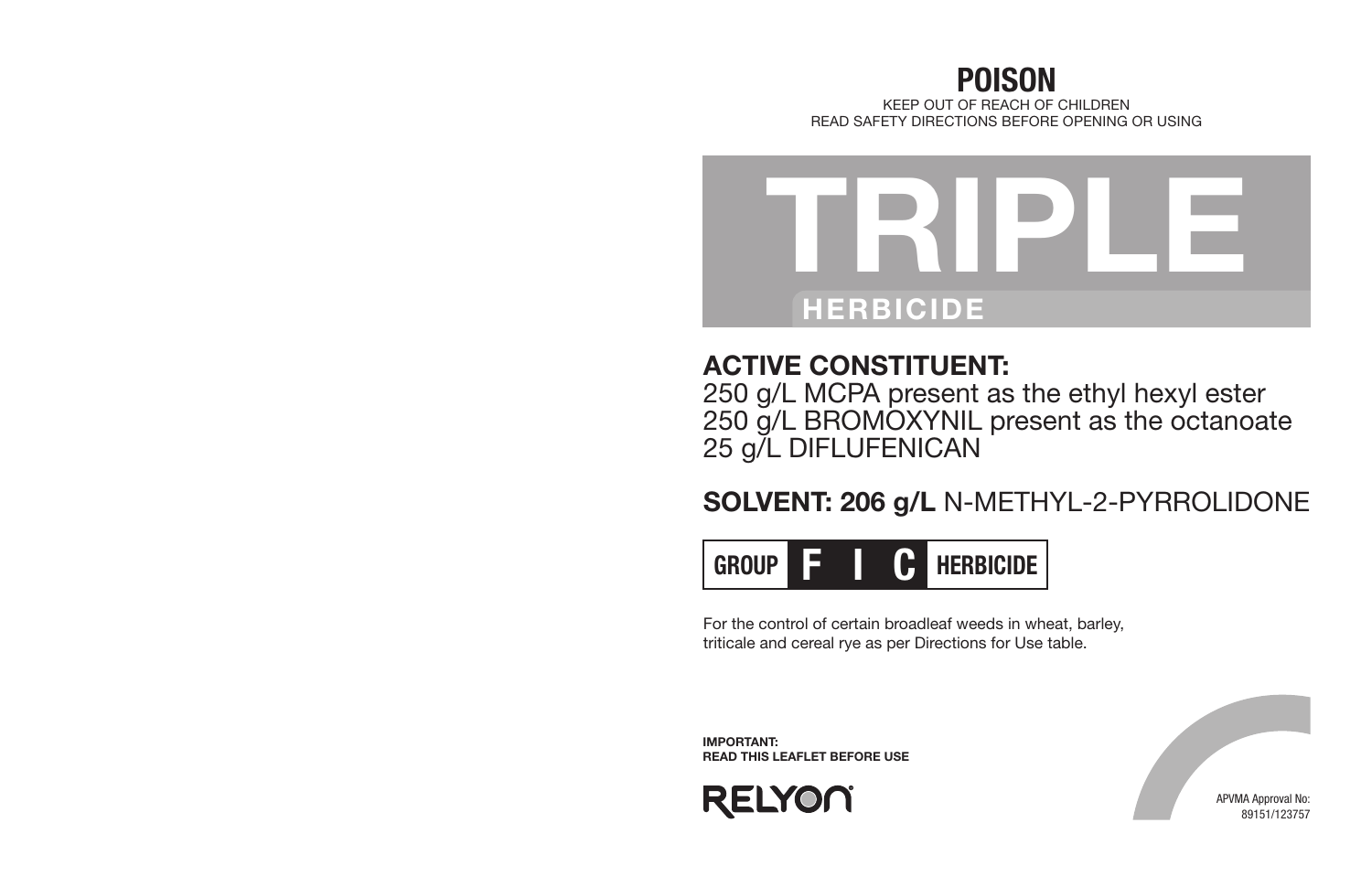#### DIRECTIONS FOR USE

#### RESTRAINTS

**DO NOT** apply if crop or weeds are stressed due to dry or excessively moist conditions.

DO NOT apply to crops under stress due to disease or insect damage.

DO NOT apply to frost-affected crops or if frosts are imminent.

DO NOT apply when heavy rain is expected within 4 hours.

DO NOT apply with crop oils.

DO NOT apply using aircraft

DO NOT apply through a mister

#### SPRAY DRIFT RESTRAINTS:

DO NOT apply with spray droplets smaller than a COARSE spray droplet size category according to 'APVMA Compliance Instructions for Mandatory COARSE or Larger Droplet Size Categories' located under this title in the GENERAL INSTRUCTIONS section of this label.

DO NOT apply when wind speed is less than 3 or more than 20 kilometres per hour, as measured at the application site. DO NOT apply during surface temperature inversion conditions at the application site.

Users of this product MUST make an accurate written record of the details of each spray application within 24 hours

following application, and must KEEP this record for at least 2 years. The spray application details that must be recorded are:

- 1. date with start and finish times of application
- 2. location address and paddock(s) sprayed
- 3. full name of this product
- 4. amount of product used per hectare and number of hectares applied to
- 5. crop or situation and weed or pest
- 6. wind speed and direction during application
- 7. air temperature and relative humidity during application
- 8. nozzle brand, type, spray angle, nozzle capacity and spray system pressure measured during application
- 9. name and address of person applying this product.

(Additional record details may be required by the state or territory where this product is used.)

#### MANDATORY NO-SPRAY ZONES

#### Terrestrial Downwind No-Spray Zones

DO NOT apply if there are sensitive crops, gardens, landscaping vegetation, protected native vegetation or protected animal habitat downwind from the application area and within the mandatory no-spray zones shown in the table below.

| FOR GROUND APPLICATION      | Downwind mandatory no-spray zone |  |
|-----------------------------|----------------------------------|--|
| 3 to 20 kilometres per hour | metres                           |  |

#### Aquatic Downwind No-spray Zones

DO NOT apply if there are aquatic and wetland areas including aquacultural ponds, surface streams and rivers downwind from the application area and within the mandatory no-spray zones shown below.

| FOR GROUND APPLICATION      | . Downwind mandatory no-spray zone |  |
|-----------------------------|------------------------------------|--|
| 3 to 20 kilometres per hour | metres                             |  |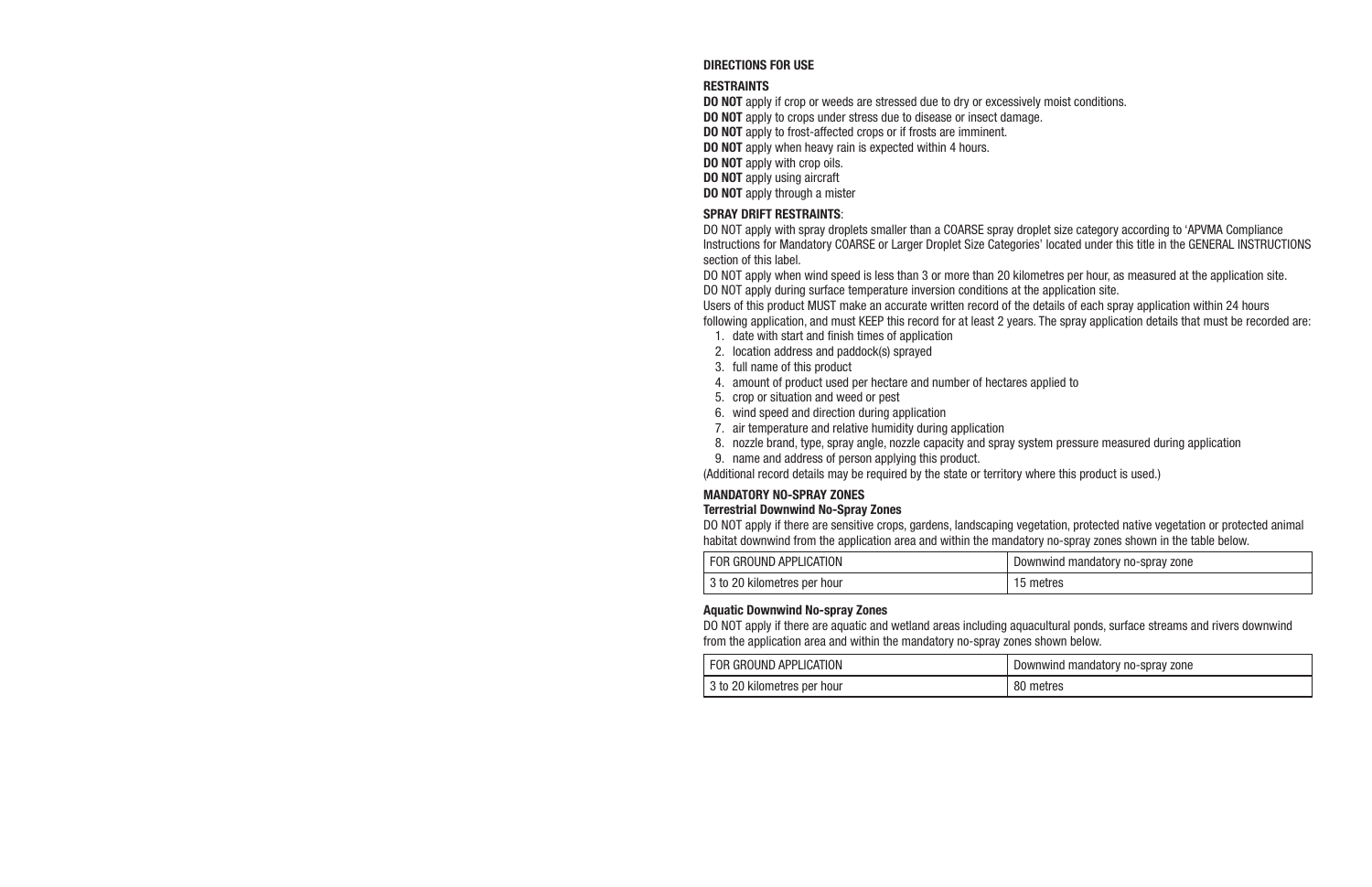# WHEAT, BARLEY, TRITICALE, CEREAL RYE

| <b>WEEDS CONTROLLED</b>                                                                                                                                                                                                                                                                                                             | <b>MAXIMUM GROWTH STAGE</b>                 | <b>STATE</b>                                                                                                 | RATE /ha         | <b>CRITICAL COMMENTS</b>                                                                                                                     |
|-------------------------------------------------------------------------------------------------------------------------------------------------------------------------------------------------------------------------------------------------------------------------------------------------------------------------------------|---------------------------------------------|--------------------------------------------------------------------------------------------------------------|------------------|----------------------------------------------------------------------------------------------------------------------------------------------|
| Amsinckia, Capeweed, Chamomile, Charlock, Corn<br>Gromwell, Fat Hen, Field Madder, Hexham Scent, Horned<br>Poppy, Indian Hedge Mustard, Lesser Swinecress,<br>Mexican Poppy, Mintweed, Paterson's Curse, Rough<br>Poppy, Saffron Thistle, Shepherd's Purse, Slender Thistle,<br>Tree Hogweed, Turnip Weed, Wild Radish, Wild Turnip | 6 leaf, 50 mm diameter                      | WA only                                                                                                      | 1.0L/ha          | <b>CROP STAGE</b><br><b>All Cereals</b><br>Apply from 3 leaf to ful<br>Optimum results are a<br>WA only: DO NOT appl<br>Warning: RELYON TRIF |
| Canola                                                                                                                                                                                                                                                                                                                              | 4 leaf                                      | All states                                                                                                   | 500 mL           | Tolerance" section of G                                                                                                                      |
| Capeweed                                                                                                                                                                                                                                                                                                                            | 2 leaf, 60 mm diameter                      | <b>All States</b>                                                                                            | 500 mL           | <b>WEED STAGE</b><br>Apply when weeds are                                                                                                    |
|                                                                                                                                                                                                                                                                                                                                     | 4 leaf. 120 mm diameter                     |                                                                                                              | 1.0 <sub>L</sub> | satisfactory control.                                                                                                                        |
| Charlock, Hedge Mustard, Indian Hedge Mustard,                                                                                                                                                                                                                                                                                      | 2 leaf, 60 mm diameter                      |                                                                                                              | 500 mL           | Under certain condition                                                                                                                      |
| Shepherd's Purse, Turnip Weed, Wild Turnip                                                                                                                                                                                                                                                                                          | 4 leaf. 120 mm diameter                     |                                                                                                              | 750 mL           | • high crop and weed<br>· late season germinat                                                                                               |
|                                                                                                                                                                                                                                                                                                                                     | 6 leaf. 150 mm diameter                     |                                                                                                              | 1.0 <sub>L</sub> | · abnormal weed grow                                                                                                                         |
| Cleavers                                                                                                                                                                                                                                                                                                                            | 2-4 stems, 1-3 whorls of<br>leaves per stem | WA only                                                                                                      | 1.0L             | application specified fo<br><b>RELYON TRIPLE HERBIO</b>                                                                                      |
| Corn Gromwell, Saffron Thistle, Toad Rush                                                                                                                                                                                                                                                                                           | 2 leaf stage                                | <b>All States</b>                                                                                            | 1.0L             | • regrowth of suppress<br>· transplanted weeds;                                                                                              |
| Crassula                                                                                                                                                                                                                                                                                                                            | 2 leaf                                      | All States                                                                                                   | 500 mL           | • regrowth from rhizon                                                                                                                       |
|                                                                                                                                                                                                                                                                                                                                     | 4 leaf                                      |                                                                                                              | 750 mL           | · weeds arowing unde                                                                                                                         |
| <b>Deadnettle</b>                                                                                                                                                                                                                                                                                                                   | 2 leaf stage                                | NSW, Vic, SA only                                                                                            | 1.0L             | <b>GRAZING</b><br>Efficacy on larger weed                                                                                                    |
| <b>Dense-Flower Fumitory</b>                                                                                                                                                                                                                                                                                                        | 2 leaf                                      | <b>All States</b>                                                                                            | 750 mL           | period. Refer to 'Protec                                                                                                                     |
| Fumitory, Doublegee                                                                                                                                                                                                                                                                                                                 | 4 leaf, 6 cm diameter                       | WA only                                                                                                      | 1.0L             | <b>WILD RADISH</b>                                                                                                                           |
| <b>London Rocket</b>                                                                                                                                                                                                                                                                                                                | 5 leaf, 120 mm diameter                     | Qld only                                                                                                     | 750 mL           | <b>RELYON TRIPLE HERBIO</b>                                                                                                                  |
| Mountain Sorrel, Three-Horned Bedstraw                                                                                                                                                                                                                                                                                              | 6 leaf                                      | WA only                                                                                                      | 1.0L             | Effective residual activi<br>• rates lower than 1.0                                                                                          |
| Prickly Lettuce                                                                                                                                                                                                                                                                                                                     | 2 leaf                                      | <b>All States</b>                                                                                            | 500 mL           | · drv conditions prevai                                                                                                                      |
|                                                                                                                                                                                                                                                                                                                                     | 4 leaf                                      |                                                                                                              | 750 mL           | • poor coverage of the<br>• crop is planted in nor                                                                                           |
|                                                                                                                                                                                                                                                                                                                                     | 6 leaf                                      |                                                                                                              | 1.0 <sub>L</sub> | · soils contain a high o                                                                                                                     |
| Purple Goosefoot                                                                                                                                                                                                                                                                                                                    | 6 leaf                                      | Old only                                                                                                     | 500 mL           | Optimum results will be                                                                                                                      |
| Sorrel                                                                                                                                                                                                                                                                                                                              | 2 leaf stage                                | Vic only                                                                                                     | 1.0L             | <b>APPLICATION</b>                                                                                                                           |
| Turnip Weed, Wild Turnip                                                                                                                                                                                                                                                                                                            | Cotyledon to 2 leaf                         | NSW only (West of Newell Hwy.)<br>SA only (Eyre Peninsula north of the<br>line between Venus Bay and Cowell) | 350 mL           | Activity of this product<br>moisture exists at and<br>Where crop or weed de<br># Where Wireweed occ                                          |
| Variegated thistle, Wireweed #                                                                                                                                                                                                                                                                                                      | 4 leaf. 3.5 cm diameter                     | WA only                                                                                                      | 1.0 <sub>L</sub> |                                                                                                                                              |
| Ward's Weed                                                                                                                                                                                                                                                                                                                         | 5 leaf, 120 mm diameter                     | SA only                                                                                                      | 750 mL           |                                                                                                                                              |
| <b>Wild Radish</b>                                                                                                                                                                                                                                                                                                                  | 2 leaf, 60 mm diameter                      | WA only                                                                                                      | 250 mL           |                                                                                                                                              |
|                                                                                                                                                                                                                                                                                                                                     | 4 leaf. 120 mm diameter                     | <b>All States</b>                                                                                            | 500 mL           |                                                                                                                                              |
|                                                                                                                                                                                                                                                                                                                                     | 6 leaf, 150 mm diameter                     |                                                                                                              | 750 mL           |                                                                                                                                              |
|                                                                                                                                                                                                                                                                                                                                     | 8 leaf, 180 mm diameter                     |                                                                                                              | 1.0 <sub>L</sub> |                                                                                                                                              |

| RATE /ha         | <b>CRITICAL COMMENTS</b>                                                                                                                                                       |
|------------------|--------------------------------------------------------------------------------------------------------------------------------------------------------------------------------|
| 1.0L/ha          | <b>CROP STAGE</b>                                                                                                                                                              |
|                  | <b>All Cereals</b><br>Apply from 3 leaf to fully tillered stage - Z13 to 30.                                                                                                   |
|                  | Optimum results are achieved when sprayed at 3-5 leaf crop stage (generally 4-8 weeks post sowing).                                                                            |
|                  | WA only: DO NOT apply to Barley or Kulin Wheat before the 5 leaf stage (Z15).                                                                                                  |
|                  | Warning: RELYON TRIPLE HERBICIDE may cause transient crop yellowing of cereals (Refer to "Crop<br>Tolerance" section of General Instructions).                                 |
| 500 mL           | <b>WEED STAGE</b>                                                                                                                                                              |
| 500 mL           | Apply when weeds are actively growing. In most situations the rate specified for each weed size will give                                                                      |
| 1.0 <sub>L</sub> | satisfactory control.                                                                                                                                                          |
| 500 mL           | Under certain conditions such as:<br>• high crop and weed density                                                                                                              |
| 750 mL           | · late season germinations                                                                                                                                                     |
| 1.0L             | • abnormal weed growth (including early flowering), higher rates of product (up to the maximum rate of                                                                         |
| 1.0L             | application specified for that weed) may be required.<br>RELYON TRIPLE HERBICIDE will not effectively control:                                                                 |
|                  | • regrowth of suppressed weeds;                                                                                                                                                |
| 1.0L             | • transplanted weeds;                                                                                                                                                          |
| 500 mL           | · regrowth from rhizomes or roots;<br>• weeds growing under stress from previous herbicide applications.                                                                       |
| 750 mL           | <b>GRAZING</b>                                                                                                                                                                 |
| 1.0L             | Efficacy on larger weeds will be improved by grazing with normal levels of stock after the 14 day withholding                                                                  |
| 750 mL           | period. Refer to 'Protection of Livestock' for grazing precautions.                                                                                                            |
| 1.0L             | <b>WILD RADISH</b>                                                                                                                                                             |
| 750 mL           | RELYON TRIPLE HERBICIDE will provide residual control of Wild Radish for up to 4 weeks after application.<br>Effective residual activity of this product may be reduced where: |
| 1.0L             | • rates lower than 1.0 L/ha are used:                                                                                                                                          |
| 500 mL           | · dry conditions prevail;                                                                                                                                                      |
| 750 mL           | · poor coverage of the soil surface is achieved;<br>• crop is planted in non-wetting sand;                                                                                     |
| 1.0 <sub>L</sub> | · soils contain a high content of organic matter.                                                                                                                              |
| 500 mL           | Optimum results will be obtained if good soil moisture exists at and after application.                                                                                        |
| 1.0L             | <b>APPLICATION</b>                                                                                                                                                             |
| 350 mL           | Activity of this product will be reduced if weeds are stressed. Optimum results will be obtained if good soil<br>moisture exists at and after application.                     |
|                  | Where crop or weed density is high, water volume should be increased.                                                                                                          |
|                  | # Where Wireweed occurs in red soils of low fertility it has been found to be less susceptible.                                                                                |
| 1.0 <sub>L</sub> |                                                                                                                                                                                |
| 750 mL           |                                                                                                                                                                                |
| 250 mL           |                                                                                                                                                                                |
| 500 mL           |                                                                                                                                                                                |
| 750 mL           |                                                                                                                                                                                |
| 1.0 <sub>L</sub> |                                                                                                                                                                                |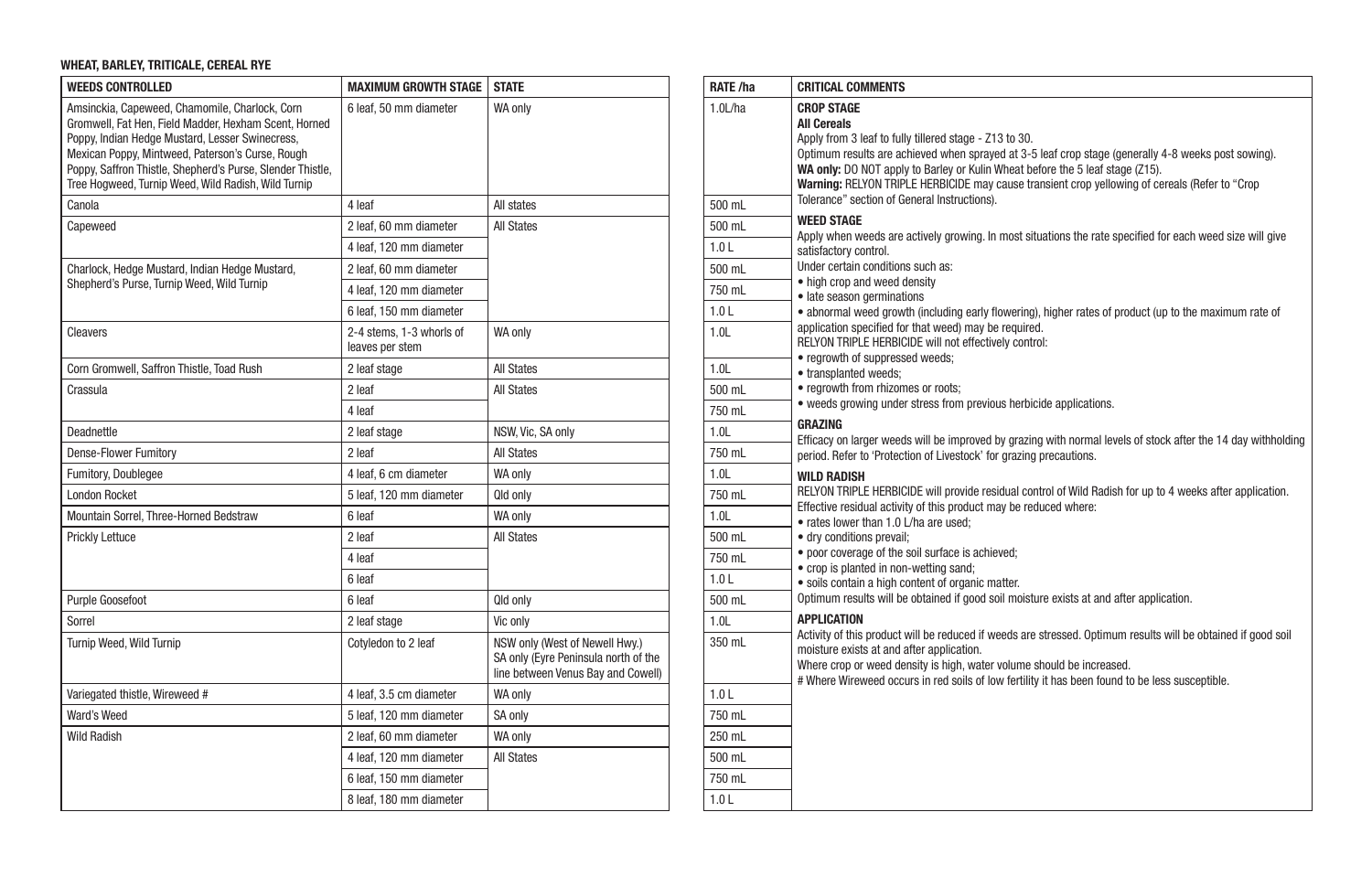| <b>WEEDS CONTROLLED</b>                                                                                                                                                                                                                     | <b>MAXIMUM GROWTH STAGE  </b> | <b>STATE</b>                               | <b>RATE /ha</b> | <b>CRITICAL COMMENTS</b> |
|---------------------------------------------------------------------------------------------------------------------------------------------------------------------------------------------------------------------------------------------|-------------------------------|--------------------------------------------|-----------------|--------------------------|
| SUPPRESSION OF THE FOLLOWING WEEDS                                                                                                                                                                                                          |                               |                                            |                 |                          |
| Chickweed, Fireweed, Hexham Scent (King Island<br>Melilot), Iceplant, Mouse-Eared Chickweed, Nightscented<br>Stock, Paterson's Curse, Peppercress, Skeleton Weed,<br>Long Storksbill, Volunteer Lupins                                      | 4 leaf                        | QId, NSW, ACT,<br>Vic. Tas. SA. NT<br>only | 1.0L            | Critical comments as a   |
| Common Sowthistle (Milk Thistle), Cowvine, Dock.<br>Doublegee (Spiny Emex), Fat Hen, Horehound, Hyssop<br>Loosestrife, Marshmallow, Rough Poppy, Scarlet<br>Pimpernel, Stemless Thistle, Tree Hoaweed, Variegated<br>Thistle. Vetch (Tares) | 2 leaf                        |                                            |                 |                          |
| Saffron Thistle                                                                                                                                                                                                                             | 6 leaf                        |                                            |                 |                          |
| Wireweed (Hoaweed)                                                                                                                                                                                                                          | 4 leaf                        |                                            | 750 mL          |                          |

# NOT TO BE USED FOR ANY PURPOSE, OR IN ANY MANNER, CONTRARY TO THIS LABEL UNLESS AUTHORISED UNDER APPROPRIATE LEGISLATION

#### WITHHOLDING PERIODS

HARVEST: NOT REQUIRED WHEN USED AS DIRECTED.

GRAZING: DO NOT GRAZE OR CUT FOR STOCK FOOD FOR STOCK FOR 8 WEEKS AFTER APPLICATION.

# GENERAL INSTRUCTIONS:

# WEED LIST

| <b>Common name</b>                  | <b>Scientific name</b>      | <b>Common name</b>       | <b>Scientific name</b>    |
|-------------------------------------|-----------------------------|--------------------------|---------------------------|
| Amsinckia                           | Amsinckia spp.              | Marshmallow              | Malva parviflora          |
| Canola (Rape)                       | Brassica napus              | Mouse-Eared Chickweed    | Cerastium glomeratum      |
| Capeweed                            | Arctotheca calendula        | Night-Scented Stock      | Matthiola longipetala     |
| Chamomile                           | Matricaria matricarioides   | <b>Mexican Poppy</b>     | Argemone mexicana         |
| Charlock                            | Sinapis arvensis            | Mintweed                 | Salvia reflexa            |
| Chickweed                           | Stellaria media             | <b>Mountain Sorrel</b>   | Oxalis acetosella         |
| Cleavers                            | Galium aparine              | Paterson's Curse         | Echium plantagineum       |
| Common Sowthistle (Milk<br>Thistle) | Sonchus oleraceus           | Peppercress              | Lepidium spp.             |
| <b>Corn Gromwell</b>                | <b>Buglossoides arvense</b> | <b>Prickly Lettuce</b>   | Lactuca serriola          |
| Cowvine                             | Ipomoea lonchophylla        | Purple Goosefoot         | Scleroblitum atriplicinum |
| Crassula                            | Crassula spp.               | Rough Poppy              | Papaver hybridum          |
| Deadnettle                          | Lamium amplexicaule         | <b>Saffron Thistle</b>   | Carthamus lanatus         |
| Dense-flower Fumitory               | Fumaria densiflora          | <b>Scarlet Pimpernel</b> | Anagallis arvensis        |
| <b>Dock</b>                         | <i>Rumex</i> spp.           | Shepherd's Purse         | Capsella bursa-pastoris   |
| Doublegee (Spiny Emex)              | Emex australis              | <b>Skeleton Weed</b>     | Chondrilla juncea         |

| RATE /ha | <b>CRITICAL COMMENTS</b>   |
|----------|----------------------------|
|          |                            |
| 1.0 L    | Critical comments as above |
|          |                            |
|          |                            |
|          |                            |
|          |                            |
|          |                            |
|          |                            |
|          |                            |
| 750 mL   |                            |

| Fat Hen                               | Chenopodium album        | <b>Slender Thistle</b>       | Corduus tenuiflorus. C.<br>pycnocephalus |
|---------------------------------------|--------------------------|------------------------------|------------------------------------------|
| <b>Field Madder</b>                   | Sherardia arvensis       | Sorrel                       | Rumex spp.                               |
| Fireweed                              | Senecio spp.             | <b>Stemless Thistle</b>      | Onopordum acaulon                        |
| Fumitory                              | Fumaria spp.             | <b>Three-Horned Bedstraw</b> | Alium tricornutum                        |
| <b>Hedge Mustard</b>                  | Sisymbrium officinale    | <b>Toad Rush</b>             | Juncus bufonius                          |
| Hexham Scent (King Island<br>Melilot) | <b>Melilotus indicus</b> | <b>Tree Hogweed</b>          | Polygonum patulum                        |
| Horehound                             | Marrubium vulgare        | <b>Turnip Weed</b>           | Rapistrum rugosum                        |
| <b>Horned Poppy</b>                   | Glaucium flavum          | Variegated Thistle           | Silybum marianum                         |
| <b>Hyssop Loosestrife</b>             | Lythrum hyssopifolia     | Vetch (Tares)                | Vicia sativa                             |
| Iceplant                              | Mesembryanthemum spp.    | <b>Volunteer Lupins</b>      | Lupinus spp.                             |
| Indian Hedge Mustard                  | Sisymbrium orientale     | Ward's Weed                  | Carrichtera annua                        |
| <b>Lesser Swincress</b>               | Coronopus didymus        | <b>Wild Radish</b>           | Raphanus raphanistrum                    |
| <b>London Rocket</b>                  | Sisvmbrium irio          | Wild turnip                  | Brassica tournefortii                    |
| Long Storksbill                       | Erodium botrys           | Wireweed (Hogweed)           | Polygonum aviculare                      |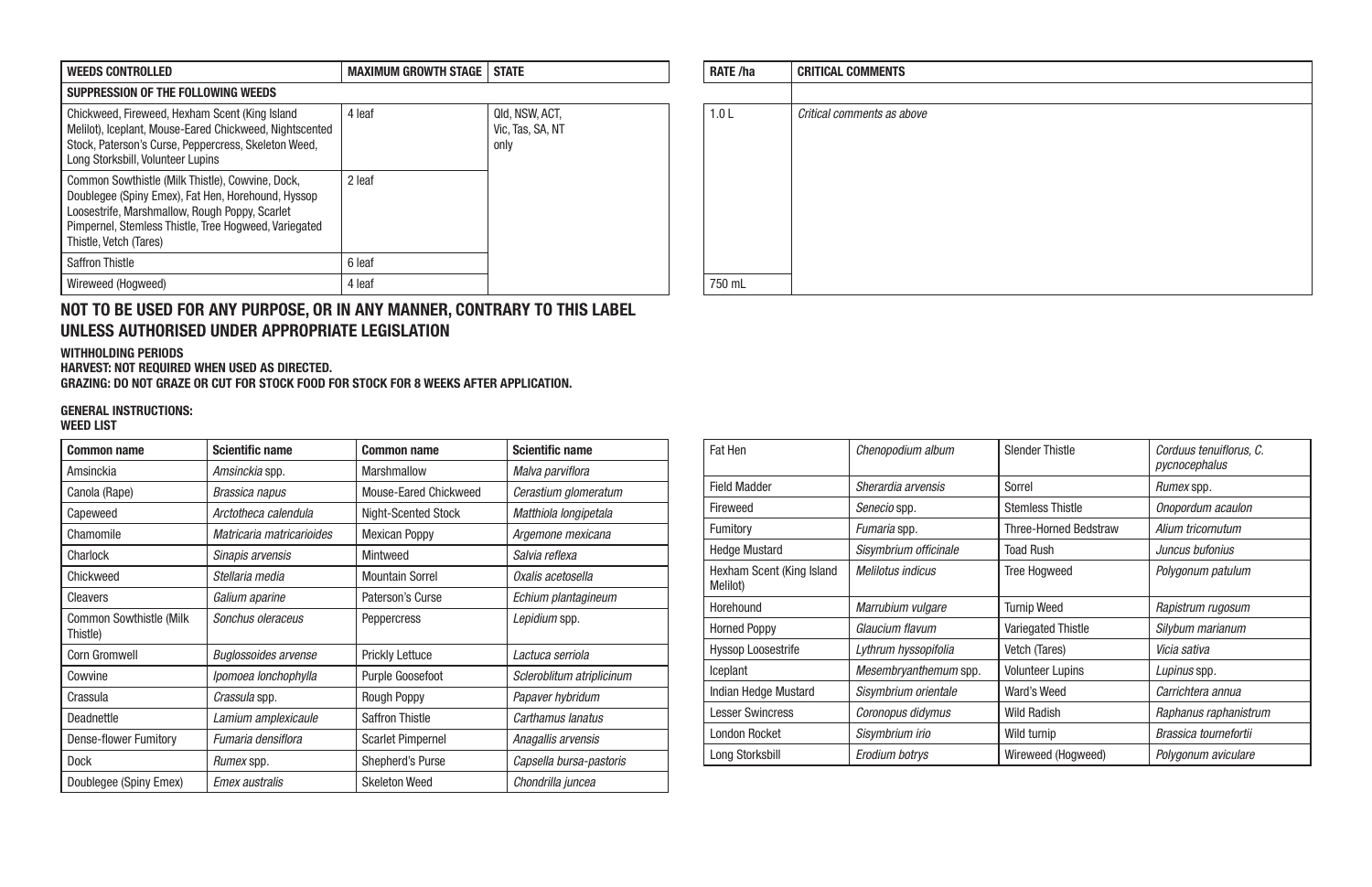# CROP TOLERANCE

After application some transient crop yellowing may occur. This usually appears as yellow or white banding on leaves. Provided the crop is not under stress from pre-emergent herbicide, root disease, insect damage, frost, dry or excessively moist conditions, the development of the crop and subsequent growth will be unaffected.

Some pre-emergent herbicides, such as atrazine, can cause stress to certain crops resulting in an increase in crop damage when using this product. Subterranean clover is particularly sensitive.

To reduce effect on subsequent susceptible crops (e.g. canola), ensure thorough cultivation of soil prior to the sowing of these crops.

#### MIXING

To ensure even mixing, half fill the spray tank with clean water and add the required amount of product. Agitate thoroughly then add the remainder of the water. Agitate again before spraying commences.

Reseal part-used product container immediately after use. Spray mixtures containing RELYON TRIPLE HERBICIDE should not be left to stand overnight.

Prolonged periods of exposure to cold temperatures could result in settling out of the product in the mixture.

# WARNING

The rubber components present in some spraying units may be affected by exposure to the solvents in RELYON TRIPLE HERBICIDE and some other agricultural products. To reduce this risk it is recommended that the spray unit be thoroughly washed with a boom cleaner and fresh water after use. Contact the spray unit manufacturer to determine the suitability of the rubber components for use with agricultural products.

# COMPATIBILITY

DO NOT use crop oils with RELYON TRIPLE HERBICIDE or RELYON TRIPLE HERBICIDE tank mixtures with other products in cereals. As formulations of other manufacturer's products are beyond the control of Nutrien Ag Solutions Limited, all mixtures should be tested prior to mixing commercial quantities.

# APPLICATION

Boom Sprayer: A minimum of 50 L of water per hectare should be used, however, for optimum results water rates of 70-100 L/ha are recommended. Increase the water volume if weed infestation is heavy or crop cover is dense. Complete coverage of weeds is essential.

#### APVMA compliance instructions for mandatory COARSE or larger droplet size categories. Important information

These instructions inform those using this chemical product how to lawfully comply with the requirement of a COARSE or larger spray droplet size category for spray application.

Spray droplet size categories are defined in the ASAE S572 Standard (newer name may also be shown as ASABE) or the BCPC guideline. Nozzle manufacturers may refer to one or both of these documents, to identify droplet size categories; however, for a nozzle to comply with this requirement, the manufacturer must refer to at least one.

#### Complying with the label requirement to use a specific droplet size category means using the correct nozzle that will deliver that droplet size category under the spray operation conditions being used. The APVMA has approved only the following specific methods for choosing the correct nozzle. Use one of the methods specified in these instructions to select a correct nozzle to deliver a COARSE or larger droplet size category.

# Instructions for ground application – for COARSE droplet size or larger categories Mandatory instructions for ground applications

USE ONLY nozzles that the nozzles' manufacturer has rated to deliver a COARSE, a VERY COARSE or an EXTREMELY COARSE droplet size category, as referenced in ASAE S572 or BCPC. Choose a nozzle that is specified to provide the droplet size category required in the label Spray Drift Restraints.

DO NOT use a higher spray system pressure than the maximum the manufacturer specifies for the selected nozzle to deliver the droplet size category required in the label Spray Drift Restraint.

## RESISTANT WEEDS WARNING



RELYON TRIPLE HERBICIDE is a member of the nicotinanilide, nitrile and phenoxy groups of herbicides and acts by inhibiting carotenoid biosynthesis at the phytoene desaturase step (PDS inhibitors), inhibiting photosynthesis at photosystem II (PS II inhibitors) and disrupting plant cell growth. For weed resistance management RELYON TRIPLE HERBICIDE is a Group F, Group C and Group I herbicide. Some naturally occurring weed biotypes resistant to RELYON TRIPLE HERBICIDE and other Group F, C and I herbicides may exist through normal genetic variability in any weed population. The resistant individuals can eventually dominate the weed population if these herbicides are used repeatedly. These resistant weeds will not be controlled by RELYON TRIPLE HERBICIDE or other Group F, Group C or Group I herbicides. Since the occurrence of resistant weeds is difficult to detect prior to use, Nutrien Ag Solutions Limited accepts no liability for any losses that may result from the failure of RELYON TRIPLE HERBICIDE to control resistant weeds.

# PROTECTION OF CROPS, NATIVE AND OTHER NON-TARGET PLANTS

DO NOT apply under weather conditions, or from spraying equipment, that may cause drift onto nearby susceptible plants/ crops, cropping lands or pastures. Avoid spray drift and vapour movement onto susceptible crops such as cotton, tobacco, tomatoes, vines, lupins, fruit trees and ornamentals.

# PROTECTION OF LIVESTOCK

Grazing Precaution: Sprayed weeds may become more palatable to stock and a higher intake of some weeds may result in stock poisoning and death from causes such as nitrate poisoning.

Care should be taken especially where Capeweed, Paterson's Curse and variegated thistles predominate in the pasture. Avoid grazing with young or breeding stock.

DO NOT graze horses or pigs on Paterson's Curse. If in doubt, contact your nearest Department of Agriculture.

# PROTECTION OF WILDLIFE, FISH, CRUSTACEANS AND ENVIRONMENT

Toxic to algae. Dangerous to fish. DO NOT contaminate streams, rivers or watercourses with the chemical or used containers.

DO NOT allow run-off within two days of application – avoid application to waterlogged soil, over-irrigation or use when heavy rains are forecast.

# STORAGE AND DISPOSAL

Store in the closed, original container in a cool, well ventilated area. DO NOT store for prolonged periods in direct sunlight. This container can be recycled if it is clean, dry, free of visible residues and has the drumMUSTER logo visible. Triple rinse containers before disposal. Dispose of rinsate by adding it to the spray tank. DO NOT dispose of undiluted chemical on site. Wash outside of the container and the cap.

Store cleaned container in a sheltered place with cap removed. It will then be acceptable for recycling at any drumMUSTER collection point or similar container management program site. The cap should not be replaced but may be taken separately. If not recycling, break, crush, or puncture and deliver empty packaging for appropriate disposal to an approved waste management facility. If an approved waste management facility is not available, bury the empty packaging 500mm below the surface in a disposal pit specifically marked and set up for this purpose clear of waterways, desirable vegetation and tree roots, in compliance with relevant Local, State or Territory government regulations. Do not burn empty containers or product. For refillable containers: Empty contents fully into application equipment. Close all valves and return to point of supply for refill or storage.

For refillable containers

Empty contents fully into application equipment. Close all valves and return to point of supply for refill or storage.

# SAFETY DIRECTIONS

Harmful if swallowed. Will irritate skin. Avoid contact with skin. When opening the container and preparing spray, and applying by boom spray equipment, wear cotton overalls buttoned to the neck and wrist (or equivalent clothing), elbowlength chemical resistant gloves and face shield. Wash hands after use. After each day's use wash gloves, face shield and contaminated clothing.